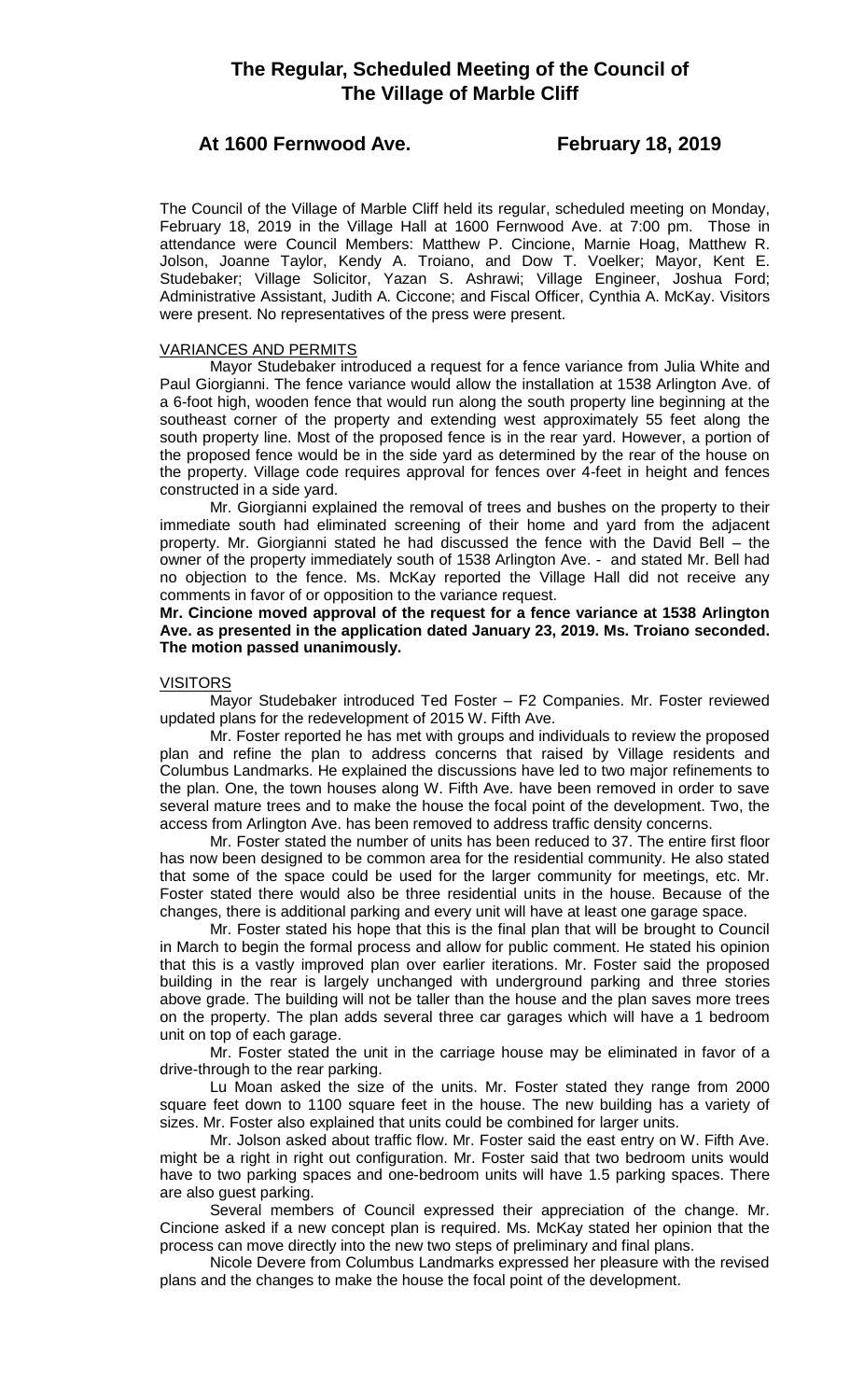Helen Miller stated her pleasure with the front of the property; She said she very much wants to see renderings of the property from the prospective of her property which backs to 2015 W. Fifth Ave. She also commented that she likes the community aspect of the first floor. Several Council members echoed her comment. Mr. Foster stated that Columbus Landmarks was particularly helpful in the redesign of the first floor.

Mayor Studebaker confirmed that the development intends to honor the Village's current setback limits.

# CONSENT AGENDA

- 1) Receive Mayor's Court Report, January 2019
- 2) Receive Police Report, January 2019
- 3) Receive Fire Report, January 2019
- 4) Receive Building permits issued in January, 2019
- 5) Approval Minutes of the regular, scheduled meeting of January 21, 2019
- 6) Approval Financial Statements for January, 2019
- 7) Receive Village Income Tax Report \$54,800 (Net  $\frac{1}{2}$  month)

Ms. McKay noted that the Income Tax Report was incomplete. She noted that the new income tax administrator releases funds and reports on a mid/end of month basis. Undated information will be available for the March meeting.

### **Ms. Troiano moved approval of the Consent Agenda. Ms. Taylor seconded. Council unanimously approved the Consent Agenda.**

#### MAYOR'S REPORT

Mayor Studebaker reported he represented the Village at the funeral services for Ted Stanton who passed away after a lengthy illness. Mr. Stanton was the City Manager for the City of Upper Arlington.

Mayor Studebaker reported he and Ms. McKay met with Bob and Drew Meyers to discuss the property at 1600 Dublin Rd. Mayor Studebaker stated the goal of the meeting was to gather information about the for sale and for lease opportunities currently advertised for the property. Bob Meyers explained that they are looking at a variety of options for filling the space. He commented that sale of the east building is the less likely option, but did not want to eliminate it from the possibilities. Mr. Meyers stated they are in discussions with several potential tenants and is confident that the building will return to a fully leased status. Mayor Studebaker stated he asked Drew Meyers to send the Village specifics on available space so that inquiries received at the Village Hall or through the Chamber of Commerce can be directed appropriately.

Mayor Studebaker also reported he and Ms. McKay discussed the options for sale or lease of the outer parcel located at the corner of W. Fifth Ave. and Dublin Rd. Bob Meyers stated they have had interest in the property. However, to date, none of the proposed development has met his requirements for appropriate use. He stated his hope that the property could be developed to support commercial tenant employees with services such as food service, dry cleaning, or child care. The possibility of residential development was also discussed. Mayor Studebaker directed the Meyers to Grandview Heights School Superintendent Andy Culp to review the limitations on residential properties to be within 2.0 miles of the furthest school to avoid forcing the school district into providing transportation throughout the district.

Mayor Studebaker also raised with the Meyers the possibility of having a Village "gateway" presence on the corner. Bob Meyers expressed his willingness to keep such an option in their development plans. At this time, there are no development plans or zoning issues for Council to consider. Mr. Jolson asked if the option of donating the property to the Village was discussed. Mayor Studebaker stated no such discussion was held. Mr. Voelker noted that the property owner is most interested in support services for the employees on the property.

Mr. Voelker asked if the east building is attached. Mayor Studebaker stated he believes the three buildings are connected. Ms. McKay stated that there are multiple parcels on the property but the parcels do not line up with building footprints. Ms. McKay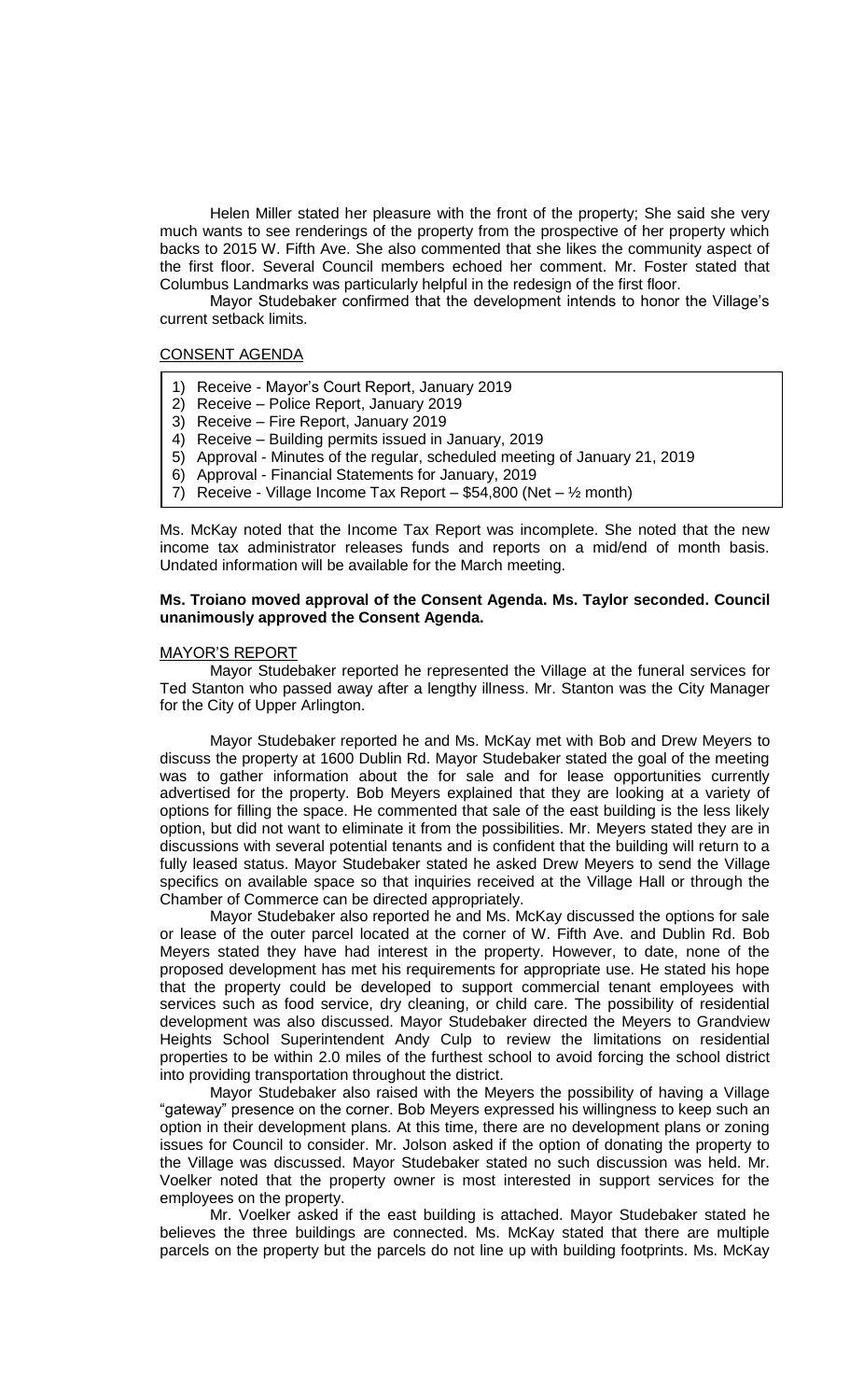reported that the Meyers stated separating the buildings would create problems for electrical and HVAC services to the buildings.

Mr. Jolson asked if the property owners are considering a single tenant on the northwest corner or multiple tenants. Mayor Studebaker stated the owners have not limited the options. However, almost any business on the corner would require zoning variances of some sort.

Mr. Cincione asked if the corner would be a possible location for Village Hall. Mayor Studebaker stated that discussion of such an option could be considered in the future. Council had a brief discussion of various options.

# ENGINEER'S REPORT

Mr. Ford reported the Village will receive bids for the 2019 Sanitary and Storm Sewer Improvements project on February 15, 2019. A contract recommendation will be brought to the March Council meeting for consideration. There are currently eight or nine plan holders.

Mayor Studebaker reported three streetlights on Cambridge Blvd. are out of service because a wheel came off a vehicle and damaged one pole. The others are off for safety purposes. Mr. Ford reported replacement parts are on order.

Mr. Ford left the meeting at this point.

#### SOLICITOR'S REPORT

Mr. Ashrawi reported the municipal income tax case. The court ruled in favor of the state. A motion for reconsideration has been filed. The motion is an intermediate step to taking an appeal to the Supreme Court.

Mr. Ashrawi had no updates regarding the request for PACE Financing.

Mayor Studebaker introduced the fourth reading of R-2580-18, A Resolution to approve the petition for special assessments for special energy improvement projects under Ohio Revised Code Chapter 1710 and approve the necessity of acquiring, installing, equipping, and improving certain public improvements in the Village of Marble Cliff, Ohio in cooperation with the Columbus Regional Energy Special Improvement District (1600 Dublin Rd. Project).

No action taken

Mayor Studebaker introduced the fourth reading of O-2581-18, An Ordinance to determine to proceed with the acquisition, installation, equipping, and improvement of certain public improvements in the Village of Marble Cliff, Ohio in cooperation with the Columbus Regional Energy Special Improvement District.

No action taken

Mayor Studebaker introduced the fourth reading of O-2582-18, An Ordinance to levy special assessments for the purpose of acquiring, installing, equipping, and improving certain public improvements in the Village of Marble Cliff, Ohio in cooperation with the Columbus Regional Energy Special Improvement District; and authorizing the Mayor and the Fiscal Officer to enter Into an energy project cooperative agreement and a special assessment agreement.

No action taken

Mayor Studebaker introduced the first reading of O-2591-19, An Ordinance adopting Chapter 96 of the codified ordinances of the village of Marble Cliff addressing small cell facilities and wireless support structures within the right-of-way including design guidelines for specifications and aesthetic requirements that all small cell facilities and wireless support structures must meet prior to installation in the Village of Marble Cliff right-of-way.

Mr. Ashrawi explained the language of the legislation has been borrowed from other local communities who have been adopted legislation. Much of the language is restricted by federal and state law. Mr. Ashrawi stated his opinion the required Design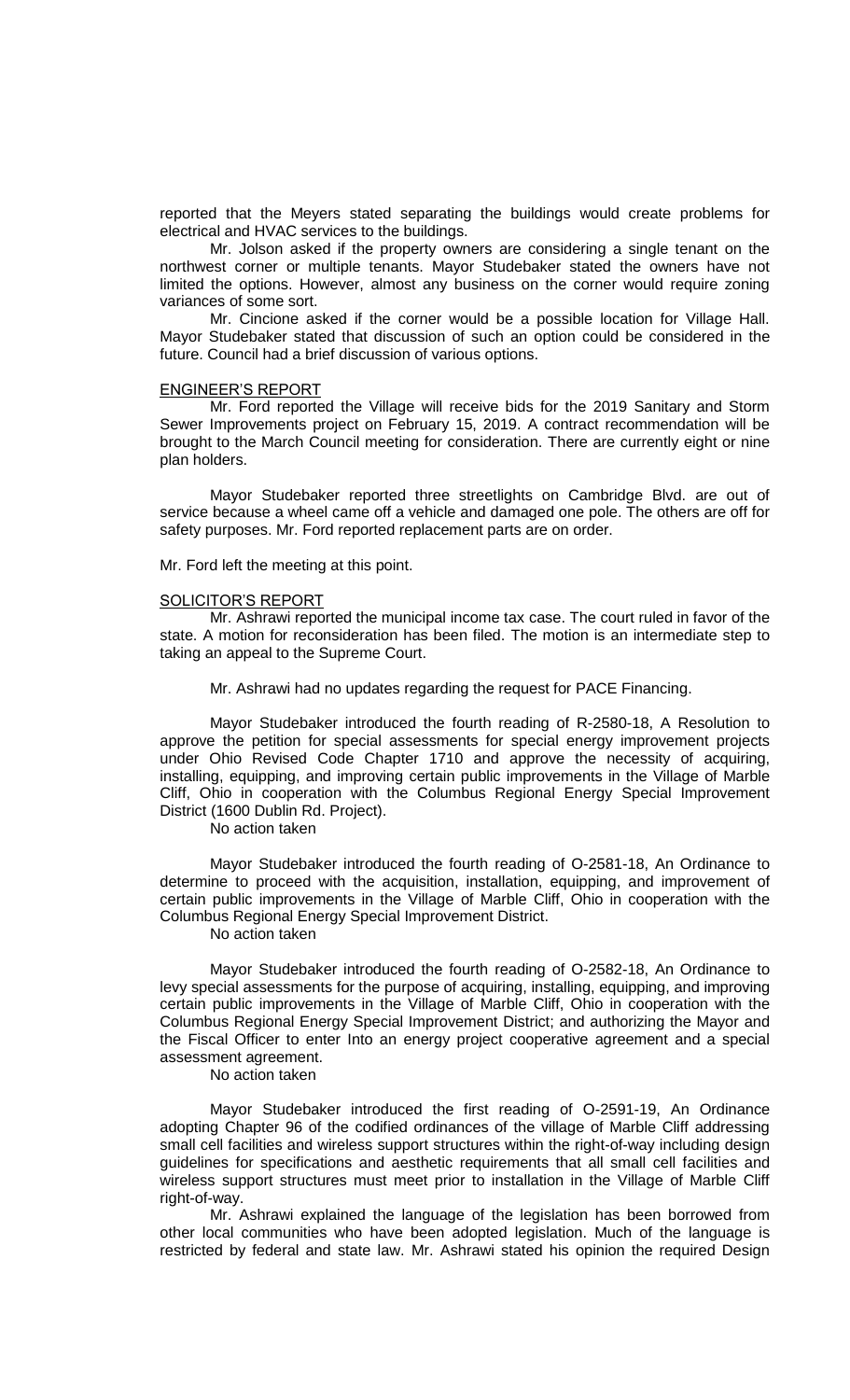Guidelines are the most aspect of the legislation. The Design Guidelines provide for approval of installations addressing placement and aesthetic requirements within the Village rights-of-way. Basic Design Guidelines have been completed. Staff will continue to refine the guidelines which may then be approved by the Mayor or his designee.

Mayor Studebaker encouraged Council to move forward on the legislation because of the growing interest in small cell installations in the central Ohio area.

Mr. Jolson asked what other communities have adopted legislation. Mr. Ashrawi stated the Dublin, New Albany, Grove City, and Canal Winchester have all adopted small cell legislation substantially similar to the proposed legislation.

**Ms. Troiano moved to suspend the rules. Mr. Jolson seconded. The motion passed unanimously. Mr. Voelker moved the adoption of O-2591-19. Ms. Taylor seconded. The motion passed unanimously.** 

#### ADMINISTRATIVE ASSISTANT'S REPORT

Ms. Ciccone presented a proposal from Rine Landscaping for updating the landscaping at the Village Hall and improving handicapped accessibility to the building. **Ms. Troiano moved approval of the proposal from Rine Landscaping to updated the landscaping at the Village Hall at a not to exceed cost of \$37,000. Ms. Hoag seconded. The motion passed unanimously.**

Ms. Ciccone presented the results of the bid for the 2019 landscaping contracting contract. The three bid responders were very close in total cost. Rine Landscaping's bid was in the middle. Ms. Ciccone recommended Rine Landscape be awarded the contract based on responsiveness and past experience of good service on other projects. **Mr. Cincione moved approval of the proposal from Rine Landscaping to provide landscaping services for the Village green spaces for the 2019 season at a cost of \$27,854.00 as presented in the request for quotes dated February 15, 2019. Ms. Taylor seconded. The motion passed unanimously.**

#### APPROVAL OF BILLS

**Mr. Cincione moved approval of the February 2019 bills totaling \$72,203.92. Ms. Troiano seconded. The motion passed unanimously.**

# **Ms. Troiano moved approval of the amended January 2019 bills totaling \$102,011.22. Ms. Taylor seconded. The motion passed unanimously.**

#### FISCAL OFFICER'S REPORT

Mayor Studebaker introduced the first reading of Ordinance O-2592-19, An Ordinance to amend Ordinance O-2578-18 (2019 APPROPRIATION ORDINANCE) to increase the Appropriation of the Park Fund by \$30,000 from \$15,000 to \$45,000

Ms. McKay explained the additional appropriation was to make funds from the Park Fund available for the Village Hall landscaping project.

## **Ms. Troiano moved to suspend the rules. Mr. Voelker seconded. The motion passed unanimously. Ms. Troiano moved the adoption of O-2592-19. Ms. Taylor seconded. The motion passed unanimously**

Ms. McKay presented a letter regarding the wildlife issues facing the Village. The letter is designed to remind residents not to feed the local wildlife and to take actions to make their properties unappealing to deer. The letter will be targeted to addresses south of W. Third Ave. where most of the problems with deer have been reported.

#### COUNCIL MEMBERS REPORTS

Ms. Troiano reported the next meeting of the Parks and Recreation Board is February 21, 2019

Ms. Troiano reported Monsignor Father Romano Ciotola passed away on Sunday. Visitation will be on Sunday – hours to be determined - and funeral will be at Our Lady of Victory Church on February 25, 2019. Mayor Studebaker stated the Village will make an honorarium of some sort in Father Ciotola's memory, subject to Council approval.

Mr. Voelker reported the Growing on Tradition Task Force's draft plan will be